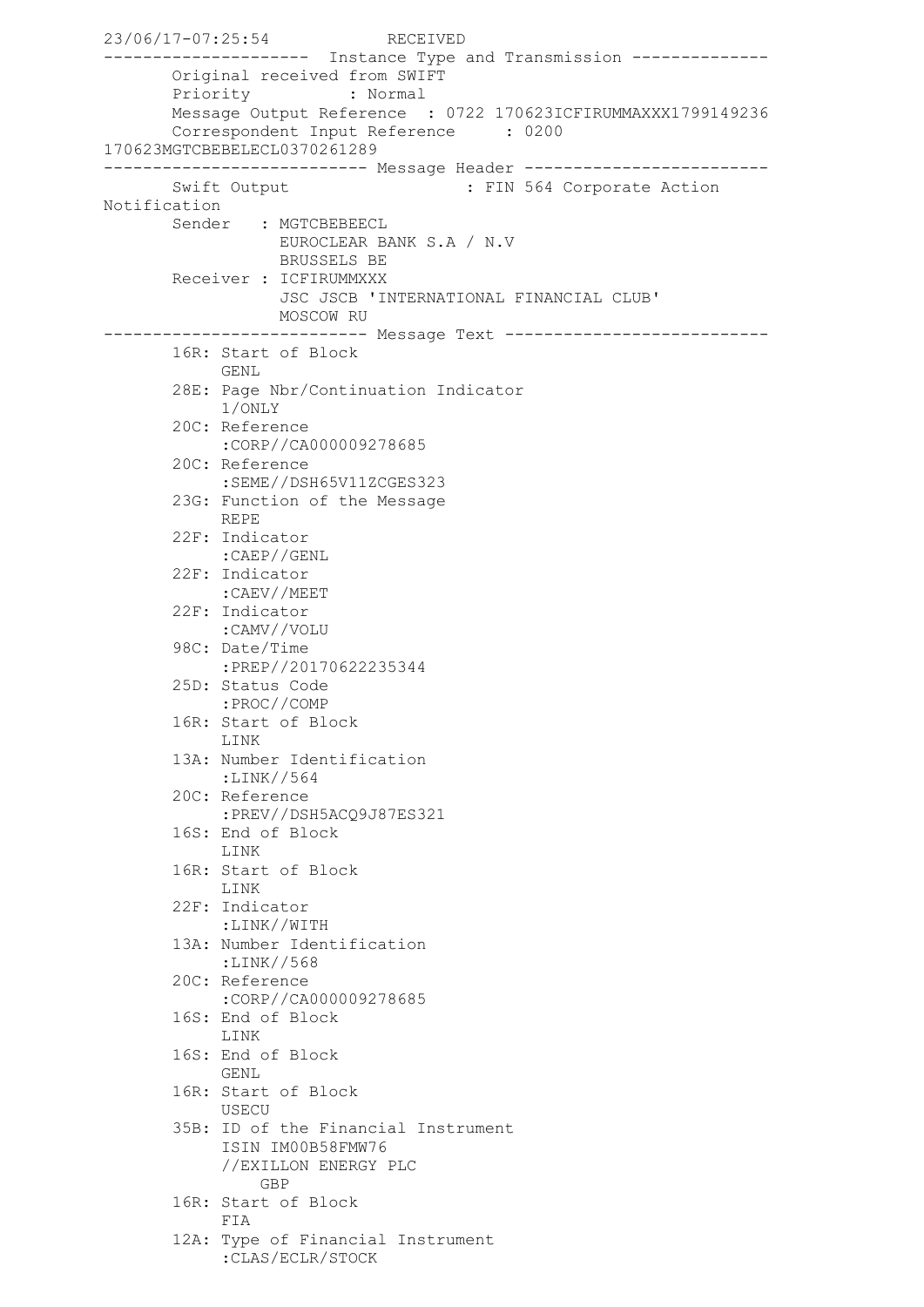| 11A: Currency<br>$:$ DENO//                                       |       |
|-------------------------------------------------------------------|-------|
| Currency<br>: GBP (POUND STERLING)<br>16S: End of Block           |       |
| FIA<br>16R: Start of Block<br>ACCTINFO                            |       |
| 97A: Account<br>:SAFE//47637                                      |       |
| 16S: End of Block<br>ACCTINFO                                     |       |
| 16S: End of Block<br>USECU                                        |       |
| 16R: Start of Block<br>CADETL                                     |       |
| 98C: Date/Time<br>:MEET//20170626110000                           |       |
| 98A: Date/Time<br>:RDTE//20170622                                 |       |
| 69J: Period                                                       |       |
| :BLOK//UKWN<br>17B: Flag                                          |       |
| :CERT//N<br>17B: Flag                                             |       |
| :RCHG//Y<br>16S: End of Block                                     |       |
| CADETL<br>16R: Start of Block                                     |       |
| CAOPTN<br>13A: Number Identification                              |       |
| :CAON//001<br>22F: Indicator                                      |       |
| :CAOP//ABST<br>17B: Flag                                          |       |
| $:$ $\mathrm{DFLT}//\mathrm{N}$<br>98A: Date/Time                 |       |
| :EXPI//20170622<br>98C: Date/Time<br>:RDDT//20170620150000        |       |
| 69A: Period<br>:PWAL//20170529/20170622                           |       |
| 36B: Quantity of Financial Instrument<br>:MIEX//UNIT/             |       |
| Amount<br>36B: Quantity of Financial Instrument<br>:MILT//UNIT/   | #1, # |
| Amount<br>$\ddot{\cdot}$<br>16S: End of Block                     | #1, # |
| CAOPTN<br>16R: Start of Block                                     |       |
| CAOPTN<br>13A: Number Identification                              |       |
| :CAON//002<br>22F: Indicator                                      |       |
| :CAOP//CONN<br>17B: Flag                                          |       |
| $:$ DFLT//N<br>98A: Date/Time                                     |       |
| :EXPI//20170622<br>98C: Date/Time                                 |       |
| :RDDT//20170620150000<br>69A: Period                              |       |
| :PWAL//20170529/20170622<br>36B: Quantity of Financial Instrument |       |
| :MIEX//UNIT/<br>Amount                                            |       |
|                                                                   | #1, # |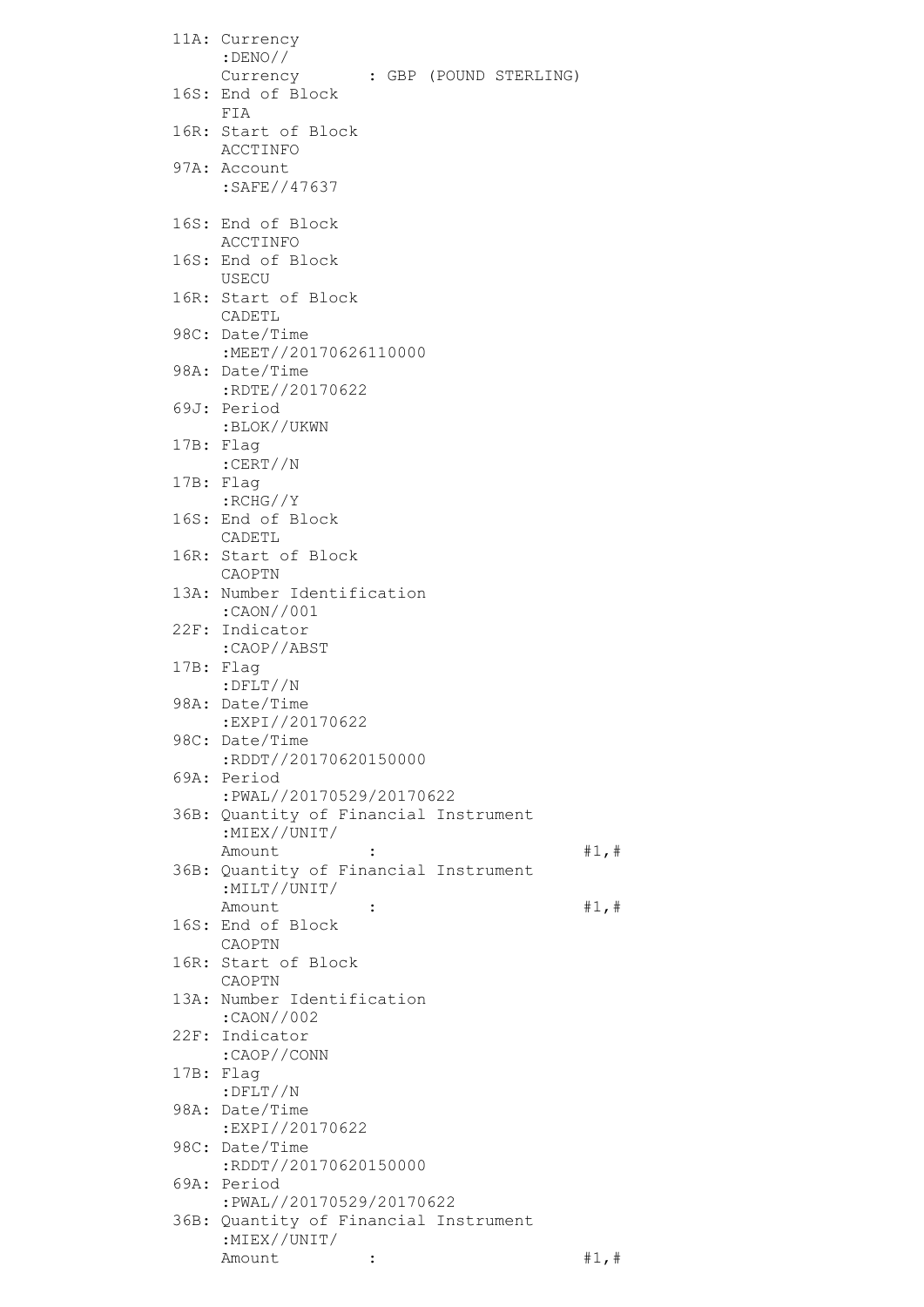|  | 36B: Quantity of Financial Instrument                             |       |
|--|-------------------------------------------------------------------|-------|
|  | :MILT//UNIT/<br>Amount<br>$\ddot{\cdot}$                          | #1, # |
|  | 16S: End of Block<br>CAOPTN                                       |       |
|  | 16R: Start of Block                                               |       |
|  | CAOPTN<br>13A: Number Identification                              |       |
|  | :CAON//003                                                        |       |
|  | 22F: Indicator<br>:CAOP//CONY                                     |       |
|  | 17B: Flaq<br>$:$ $DFLT//N$                                        |       |
|  | 98A: Date/Time<br>:EXPI//20170622                                 |       |
|  | 98C: Date/Time<br>:RDDT//20170620150000                           |       |
|  | 69A: Period<br>:PWAL//20170529/20170622                           |       |
|  | 36B: Quantity of Financial Instrument                             |       |
|  | :MIEX//UNIT/                                                      |       |
|  | Amount<br>36B: Quantity of Financial Instrument                   | #1, # |
|  | :MILT//UNIT/                                                      |       |
|  | Amount<br>$\ddot{\cdot}$<br>16S: End of Block                     | #1, # |
|  | CAOPTN                                                            |       |
|  | 16R: Start of Block<br>CAOPTN                                     |       |
|  | 13A: Number Identification<br>:CAON//004                          |       |
|  | 22F: Indicator<br>:CAOP//SPLI                                     |       |
|  | 17B: Flag                                                         |       |
|  | $:$ DFLT//N<br>98A: Date/Time                                     |       |
|  | :EXPI//20170622                                                   |       |
|  | 98C: Date/Time<br>:RDDT//20170620150000                           |       |
|  | 69A: Period                                                       |       |
|  | :PWAL//20170529/20170622<br>36B: Quantity of Financial Instrument |       |
|  | :MIEX//UNIT/                                                      |       |
|  | Amount<br>36B: Quantity of Financial Instrument                   | #1, # |
|  | :MILT//UNIT/                                                      |       |
|  | Amount<br>$\ddot{\phantom{a}}$<br>16S: End of Block               | #1, # |
|  | CAOPTN<br>16R: Start of Block                                     |       |
|  | CAOPTN                                                            |       |
|  | 13A: Number Identification<br>:CAON//005                          |       |
|  | 22F: Indicator<br>:CAOP//NOAC                                     |       |
|  | 17B: Flag                                                         |       |
|  | $:$ $DFLT //N$<br>98A: Date/Time                                  |       |
|  | :EXPI//20170622<br>98C: Date/Time                                 |       |
|  | :RDDT//20170620150000                                             |       |
|  | 69A: Period<br>:PWAL//20170529/20170622                           |       |
|  | 36B: Quantity of Financial Instrument<br>: $MIEX//UNIT/$          |       |
|  | Amount                                                            | #1, # |
|  | 36B: Quantity of Financial Instrument                             |       |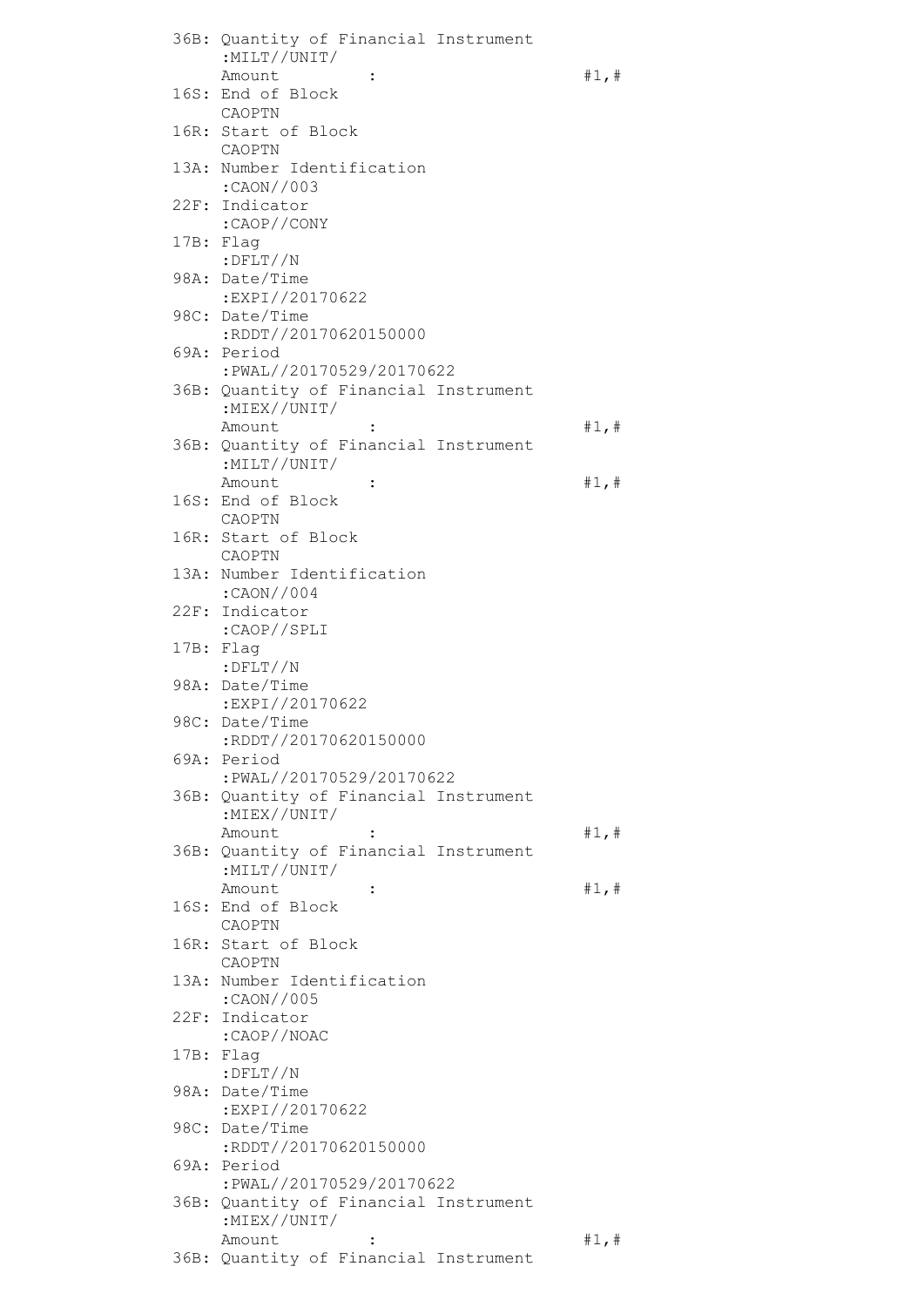|             | :MILT//UNIT/                  |                                    |       |
|-------------|-------------------------------|------------------------------------|-------|
|             | Amount                        |                                    | #1, # |
|             | 16S: End of Block             |                                    |       |
|             | CAOPTN                        |                                    |       |
|             | 16R: Start of Block           |                                    |       |
|             | ADDINFO                       |                                    |       |
|             | 70E: Narrative                |                                    |       |
|             |                               | :ADTX//CAED/ANNUAL GENERAL MEETING |       |
|             | 70E: Narrative                |                                    |       |
|             | :PACO//CORPORATE ACTIONS      |                                    |       |
|             | EOUITYREACH EXT.4245          |                                    |       |
|             | 16S: End of Block             |                                    |       |
|             | ADDINFO                       |                                    |       |
|             |                               | ---- Message Trailer ----          |       |
|             | ${CHK:48A31B7684ED}$          |                                    |       |
| $\{DLM: \}$ |                               |                                    |       |
|             | PKI Signature: MAC-Equivalent |                                    |       |
|             |                               |                                    |       |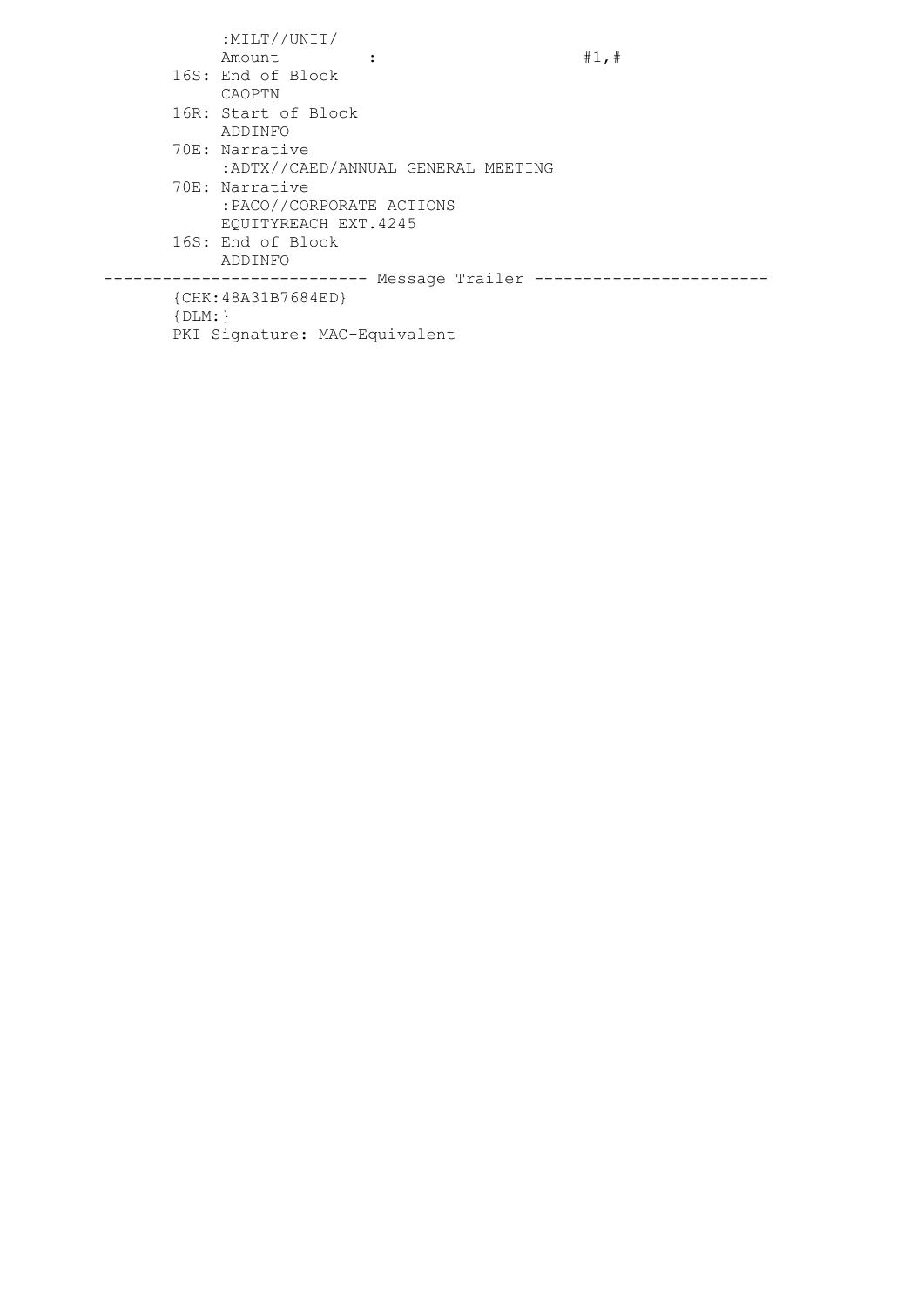```
23/06/17-07:26:05 RECEIVED
--------------------- Instance Type and Transmission --------------
        Original received from SWIFT
        Priority : Normal
        Message Output Reference : 0722 170623ICFIRUMMAXXX1799149237
        Correspondent Input Reference : 0200 
170623MGTCBEBEMECL0364230839
--------------------------- Message Header -------------------------
       Swift Output : FIN 568 Corporate Action Narrative
       Sender : MGTCBEBEECL
                   EUROCLEAR BANK S.A / N.V
                  BRUSSELS BE
        Receiver : ICFIRUMMXXX
                   JSC JSCB 'INTERNATIONAL FINANCIAL CLUB'
                 MOSCOW RU
--------------------------- Message Text ---------------------------
        16R: Start of Block
             GENL
        28E: Page Nbr/Continuation Indicator
             1/ONLY
        20C: Reference
             :CORP//CA000009278685
        20C: Reference
            :SEME//DSH65V11ZCFVS323
        23G: Function of the Message
            REPE
        22F: Indicator
             :CAEV//MEET
        98C: Date/Time
             :PREP//20170622235344
        16R: Start of Block
             LINK
        22F: Indicator
            :LINK//WITH
        13A: Number Identification
             :LINK//564
        20C: Reference
             :PREV//DSH65V11ZCGES323
        16S: End of Block
             LINK
        16S: End of Block
           GENL
        16R: Start of Block
            USECU
        97A: Account
             :SAFE//47637
        35B: ID of the Financial Instrument
             ISIN IM00B58FMW76
             //EXILLON ENERGY PLC
                GBP
        16S: End of Block
             USECU
        16R: Start of Block
             ADDINFO
        70F: Narrative
             :ADTX//
             --------------    EVENT DETAILS    ------------------
             THE AGENDA (IF NOT ALREADY INCLUDED IN THIS MESSAGE) WILL BE 
MADE
             AVAILABLE AS SOON AS IT IS RECEIVED.
 .
             INFORMATION SOURCE: BROADRIDGE.
 .
             AGENDA:
             .------
             1 TO RECEIVE THE AUDITED ACCOUNTS OF THE COMPANY FOR THE YEAR
```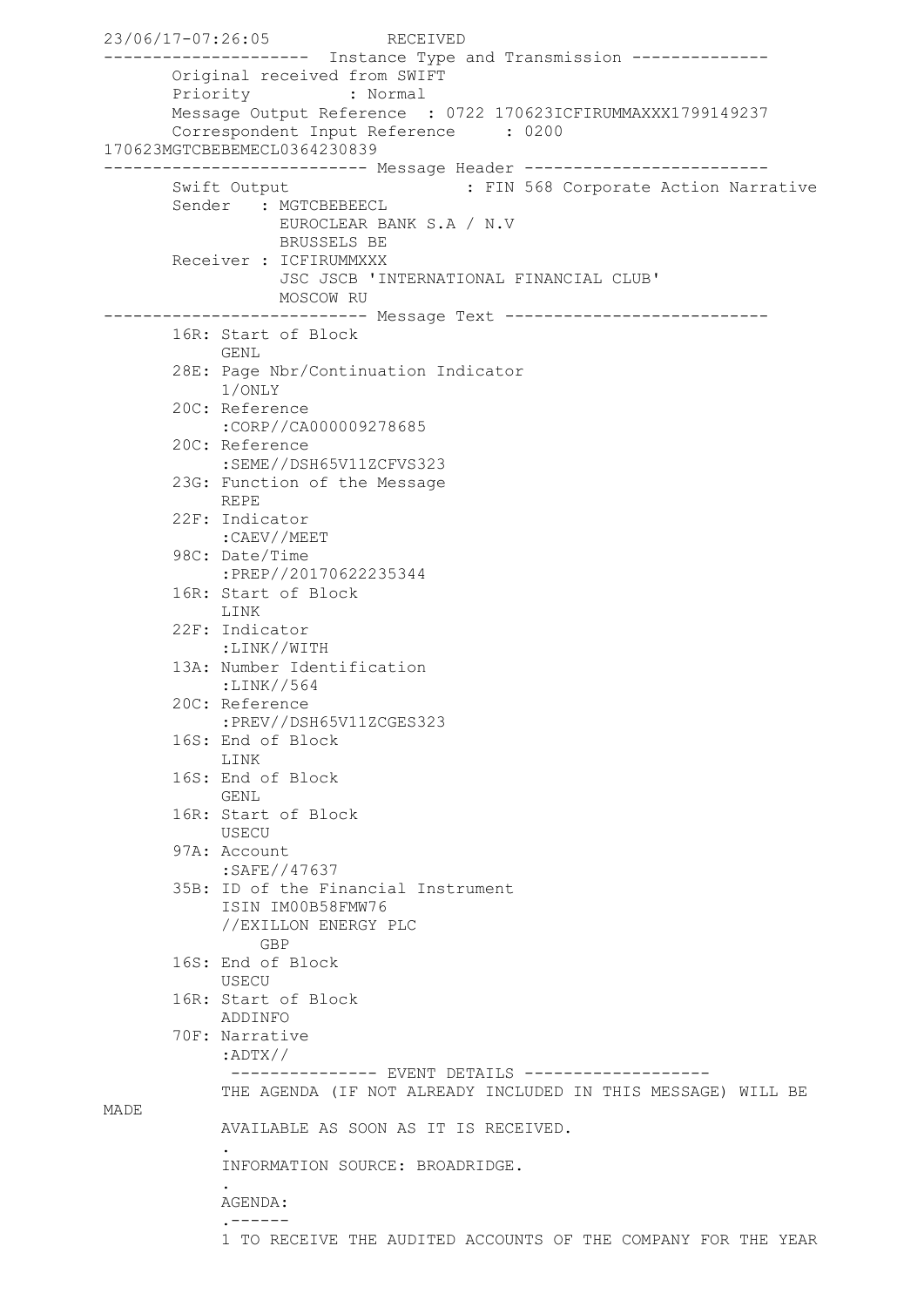|               | ENDED 31 DECEMBER 2016 TOGETHER WITH THE REPORTS THEREON OF                                                                                                                              |
|---------------|------------------------------------------------------------------------------------------------------------------------------------------------------------------------------------------|
| THE           | DIRECTORS AND THE AUDITORS OF THE COMPANY 2 TO APPROVE THE                                                                                                                               |
| 2016          | DIRECTORS' REMUNERATION REPORT FOR THE YEAR ENDED 31 DECEMBER                                                                                                                            |
|               | 3 TO RE-ELECT DMITRY MARGELOV AS A DIRECTOR OF THE COMPANY 4                                                                                                                             |
| TO            | RE-ELECT SERGEY KOSHELENKO AS A DIRECTOR OF THE COMPANY 5 TO<br>RE-ELECT ALEXANDER MARKOVTSEV AS A DIRECTOR OF THE COMPANY 6                                                             |
| TO            | RE-ELECT ROMAN KUDRYASHOV AS A DIRECTOR OF THE COMPANY 7 TO                                                                                                                              |
|               | RE-ELECT NATALYA SHTERNBERG AS A DIRECTOR OF THE COMPANY 8 TO<br>APPOINT ERNST AND YOUNG LLP AS AUDITORS OF THE COMPANY (THE<br>AUDITOR) TO HOLD OFFICE UNTIL THE CONCLUSION OF THE NEXT |
| GENERAL       | MEETING OF THE COMPANY AT WHICH THE ACCOUNTS ARE LAID BEFORE                                                                                                                             |
| THE           | MEMBERS 9 TO AUTHORISE THE BOARD OF DIRECTORS TO AGREE THE<br>REMUNERATION OF THE AUDITOR 10 TO AUTHORISE THE DIRECTORS TO                                                               |
| ALLOT         | SHARES REPRESENTING UP TO 10 OF THE ISSUED ORDINARY SHARE                                                                                                                                |
| CAPITAL       | 11 TO AUTHORISE THE DIRECTORS TO DISAPPLY PRE-EMPTION RIGHTS                                                                                                                             |
| IN.           |                                                                                                                                                                                          |
| THE           | ALLOTTING FOR CASH EOUITY SECURITIES REPRESENTING UP TO 10 OF                                                                                                                            |
| MAKE          | ISSUED ORDINARY SHARE CAPITAL 12 TO AUTHORISE THE COMPANY TO                                                                                                                             |
| OF.           | MARKET PURCHASES OF ITS OWN SHARES REPRESENTING LESS THAN 10                                                                                                                             |
|               | THE ISSUED ORDINARY SHARE CAPITAL 13 THAT A GENERAL MEETING                                                                                                                              |
| OF THE        | COMPANY OTHER THAN AN ANNUAL GENERAL MEETING MAY BE CALLED ON                                                                                                                            |
|               |                                                                                                                                                                                          |
| NOT           | LESS THAN 14 CLEAR DAYS' NOTICE<br>--------------- ACTION TO BE TAKEN ------------------                                                                                                 |
|               | WE WILL FORWARD BUT NOT VALIDATE ANY FREE TEXT IN YOUR<br>INSTRUCTION.                                                                                                                   |
|               | ELECTRONIC INSTRUCTIONS:                                                                                                                                                                 |
|               | 1. FREE FORMAT MT 599/MT 568 USERS:<br>YOUR DEADLINE IS 10:00 (BRUSSELS TIME) ON THE BUSINESS DAY                                                                                        |
| <b>BEFORE</b> | THE DEADLINE DATE.                                                                                                                                                                       |
|               | 2. EASYWAY USERS:<br>OPTION 'SPLIT INSTRUCTION': MENTION IN FIELD 'NARRATIVE TO<br>EUROCLEAR BANK':                                                                                      |
| Ζ             | /CONY: RESOLUTION X, Y AND Z, IF ANY, /CONN: RESOLUTION X, Y AND<br>IF ANY, /ABST: RESOLUTION X, Y AND Z IF ANY.                                                                         |
|               | FOR ALL OPTIONS MENTION YOUR CONTACT NAME AND NUMBER IN FIELD<br>'NARRATIVE TO EUROCLEAR BANK'.                                                                                          |
|               | 3. EUCLID USERS:<br>A. TO VOTE ON ALL RESOLUTIONS, SEND AN INSTRUCTION TYPE '53'                                                                                                         |
| WITH          | ONE OF THE FOLLOWING SUBTYPES:<br>. 'FAV' TO VOTE IN FAVOUR<br>. 'AGST' TO VOTE AGAINST<br>. 'ABTN' TO ABSTAIN                                                                           |